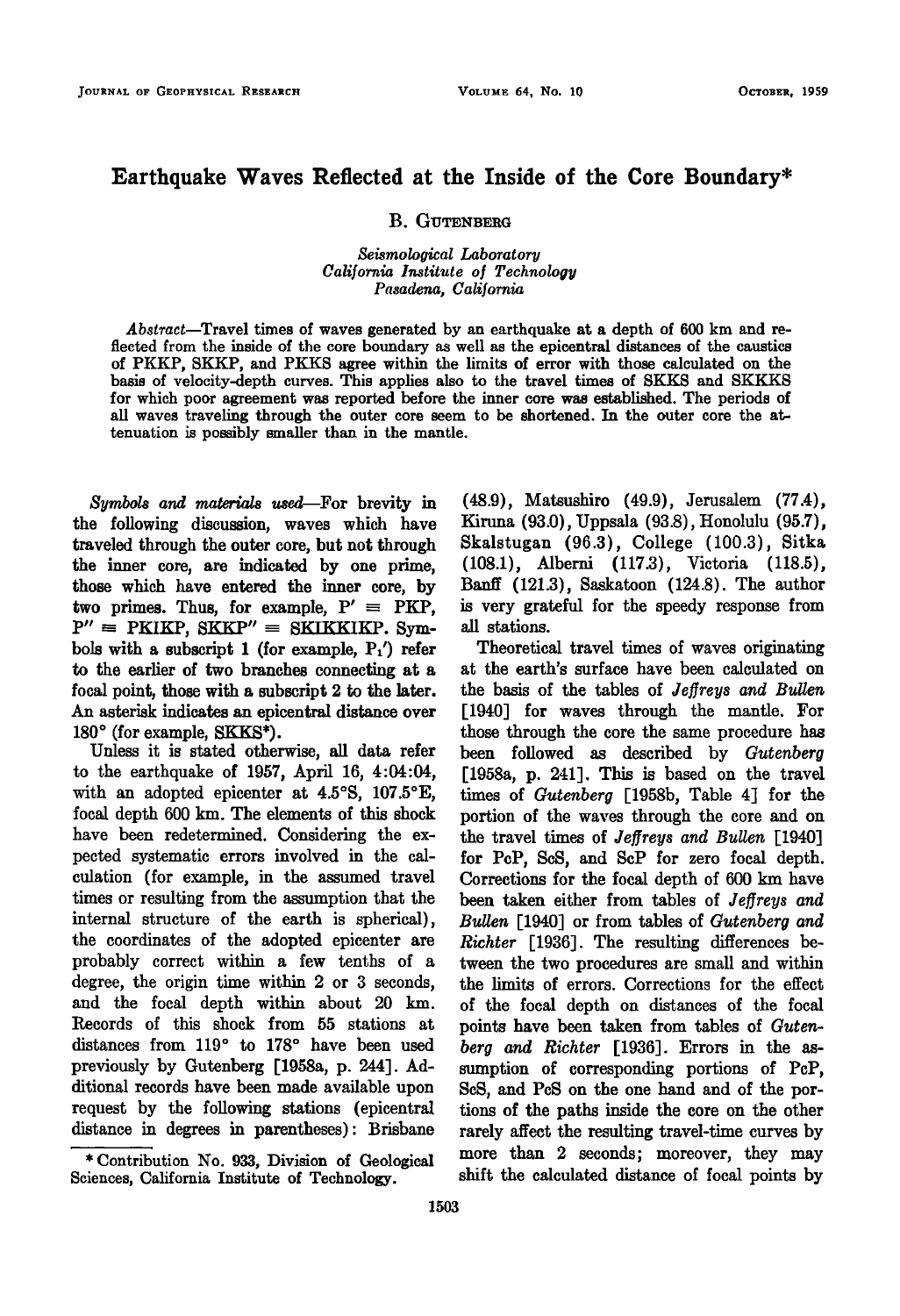

FIG. 1-Travel times t of the PKKP group for **epicentral distances O in degrees, observed for earthquake 1957, April 16, at 4:04:04, focal depth**   $h = 600$  km, and calculated curves for  $h = 600$ **kin. Symbols as in Fig. 3.** 

**about one degree and even more under unfavorable circumstances; for example, for repeated reflections. The calculated travel-time curve then either extends beyond the actual curve in the preceding direction or ends at a shorter distance with a focal point practically on the actual curve.** 

The PKKP group-Travel times and ampli**tudes of PKKP' and PKKP" have been studied previously by the author [Gutenberg, 1951, pp. 381, 383; Gutenberg, 1958a, p. 246]. Most of the travel times of PKKP' observed for the shock 600 km deep are within a few seconds of the calculated values (Fig. 1). There are a few observations which closely fit the travel times calculated for. PKKP", but this phase is never conspicuous. Some of the PKKP' phases, however, are very clear (Fig. 2). According to**  Jeffreys and Bullen [1940, p. 42] the focus of



**FIG. 2--Portions of records of shock 1957, April 16, 4:04:04, focal depth 600 km, showing waves of the PKKP group. (a) Grenet vertical, Kiruna, 93.0ø; (b) and (c) short-period Benioff verticals;**  (b) Woody, 127.8°; (c) Barrett, 130.2°, about **2% ø beyond focus of PKKP'.** 

**PKKP' for shocks at zero focal depth should**  be at 234° (126°), whereas the new calculations give about 127°. The decrease in distance **connected with a focal depth of 600 km is about 2 ø, so that theoretically the caustic of PKKP'**  should be expected at 232° to 231°; that is, near 128° to 129°. Actually, no PKKP' waves have been observed beyond 130.2° (Fig. 2c), although there are records available for 130.7°, 132.2°, 133.9°, 134.2°, 134.7°, etc.

**The ratio of the amplitude a to the period T of PKKP' has been compared with the corresponding ratios for PP and for P". Unfortunately, the travel-time curve of PP crosses that**  for pP" near 130° and follows it at greater dis**tances. Consequently, amplitudes of PP cannot be found with confidence for distances exceeding**  about 1281/<sub>2</sub>°. For distances less than 128°, the **ratio a/T for PKKP' to that for P" was found to increase on seismograms for the short-period vertical instruments from about 0.1 to 0.2 at**  distance between 121° and 127° to 0.4 at 127.5° and 0.5 at 127.8° (Fig. 2b) and then to drop to less than 0.1 beyond 128° (Fig. 2c). Sim**ilarly, the ratio of a/T for PKKP' to that for**  PP was 1 or more at distances less than 128° but only about 0.5 between  $128^\circ$  and  $128\frac{1}{2}\degree$ . **Thus the focal point of PKKP' in the shock**  600 km deep has been at about 127<sup>3</sup>/<sub>4</sub>°, and **diffracted PKKP waves have been observed**  for about  $2\frac{1}{2}$ <sup>o</sup> beyond. Thus, the travel-time **curve for PKKP, calculated on the recent assumptions of the velocities of longitudinal waves in the core, agrees with the observations well within the limits of error.** 

**PKKKP should have a caustic at distances**  near 315° (45°) with travel times near 36 **minutes in shallow shocks (near 35 minutes in shocks 600 km deep), with both branches extending towards the epicenter. Apparently it has not been observed; in the present research no records obtained at such short distances have been used.** 

**SKKS and SKKKS--Gutenberg and Richter [1939, p. 126] found noticeable differences between the observed and calculated travel times of SKKS and SKKKS; however, their travel times were calculated prior to the discovery of the inner core. A comparison of observed and calculated travel times of these phases was made by Nelson [1954], who found that the**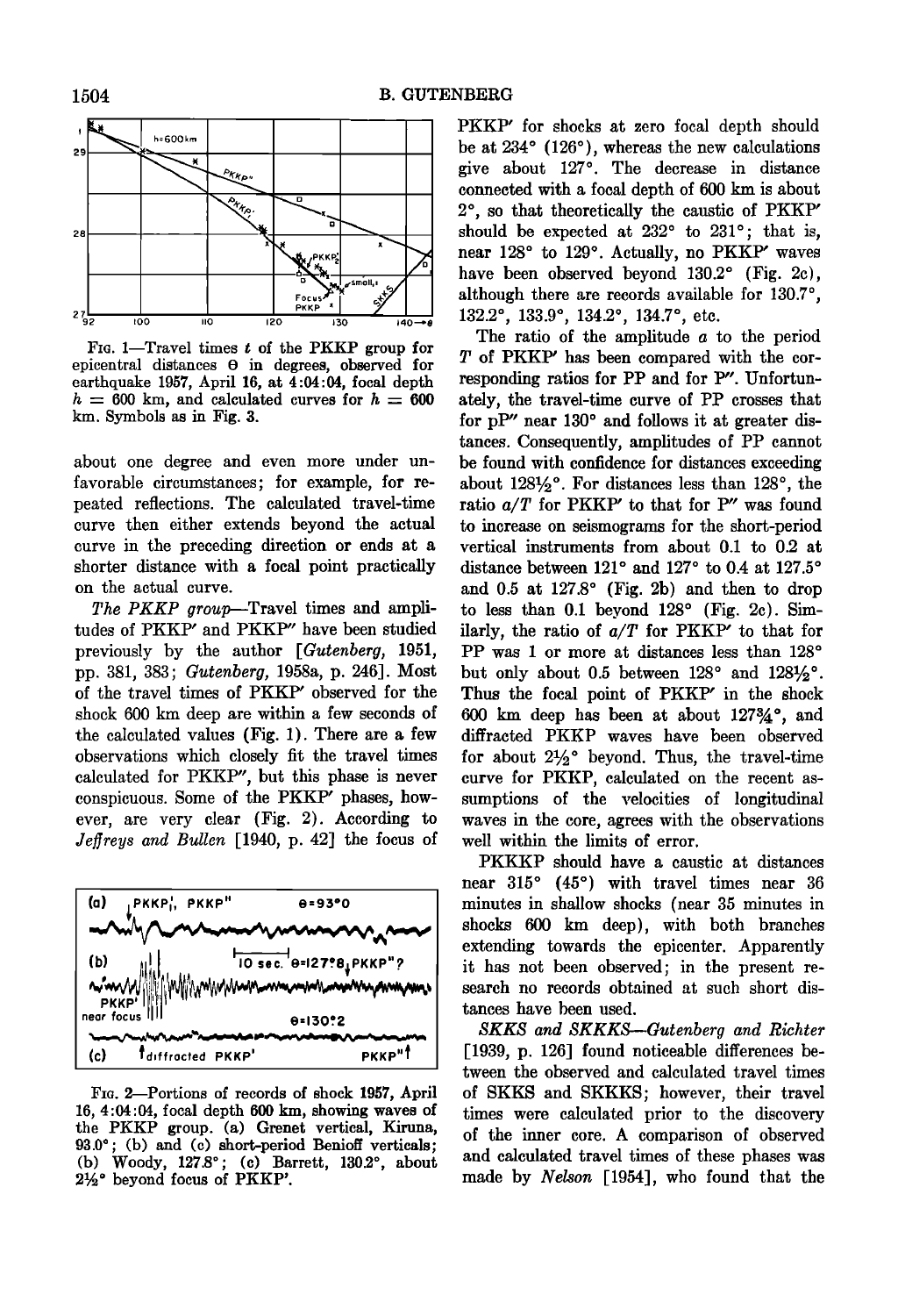

**FIG. 3--Travel times t of SKKS and SKKKS, details as in Fig. 1.** 

**residuals for SKKS and SKKKS never exceeded 7 seconds, relative to the improved travel-time curves. Figure 3 shows a portion of the recently calculated travel times of the two phases for shocks at a focal depth of 600 km and the times observed on seismograms of the shock of April 16, 1957. The agreement is good. On seismograms recorded near a dis**tance of 180°, where both phases should have **a focal point, SKKS, SKKS% SKKKS, and**  SKKKS\* are clearly recorded with relatively large amplitudes. At distances beyond 180° **there are some observations near the calculated**  curves for SKKS'\* and SKKKS'\*, and also a **few near the calculated curve for SKKS"% but in several instances these observed waves may belong to different phases with travel-time curves crossing that of the phase under con**sideration. SKKKS"\* should start near a distance of  $60^{\circ}$  with a travel time of about  $43\frac{1}{2}$ min for  $h = 600$  km, and its travel-time curve **should continue across the epicenter where its travel time is about 45 minutes.** 

**It is surprising how relatively large the amplitudes of SKKS and SKKKS are (compare Fig. 4 with Figs. 2 and 6). Nelson [1954, p. 46]**  found that in shallow shocks the observed amplitudes of the vertical component of SKKS'



**Fxo. 4--Portions of records as in Fig. 2, showing**  SKKS and SKKKS. (a) long-period Benioff NS, Pasadena, 128.4°; (b) McComb-Romberg EW, Salt Lake City, 129.4°; (c) and (d) Wilson-Lami**son NS; (c) Fayetteville, 143.5ø; (d) Columbia, 149.6 ø .** 

at distances between 90° and 135° are between **1•/• and 3 times the calculated amplitudes. The amplitudes of the horizontal components are close to the calculated values near 95 ø and**  between 140° and 150°, but are otherwise too small up to 170° and only about one third of the calculated amplitudes near 120° and 170°. **Nelson [1954, p. 48] found an appreciable effect of prevailing directions of faulting for different locations of the sources. The remaining discrepancies at least partly may be the result of errors in the quantities assumed for the calculation of the observed amplitudes as well as for those found theoretically. Major errors in theoretical calculations may result from the fact that the periods T of SKKS and SKKKS are between I and more than 10 seconds, so that the corresponding lengths of the**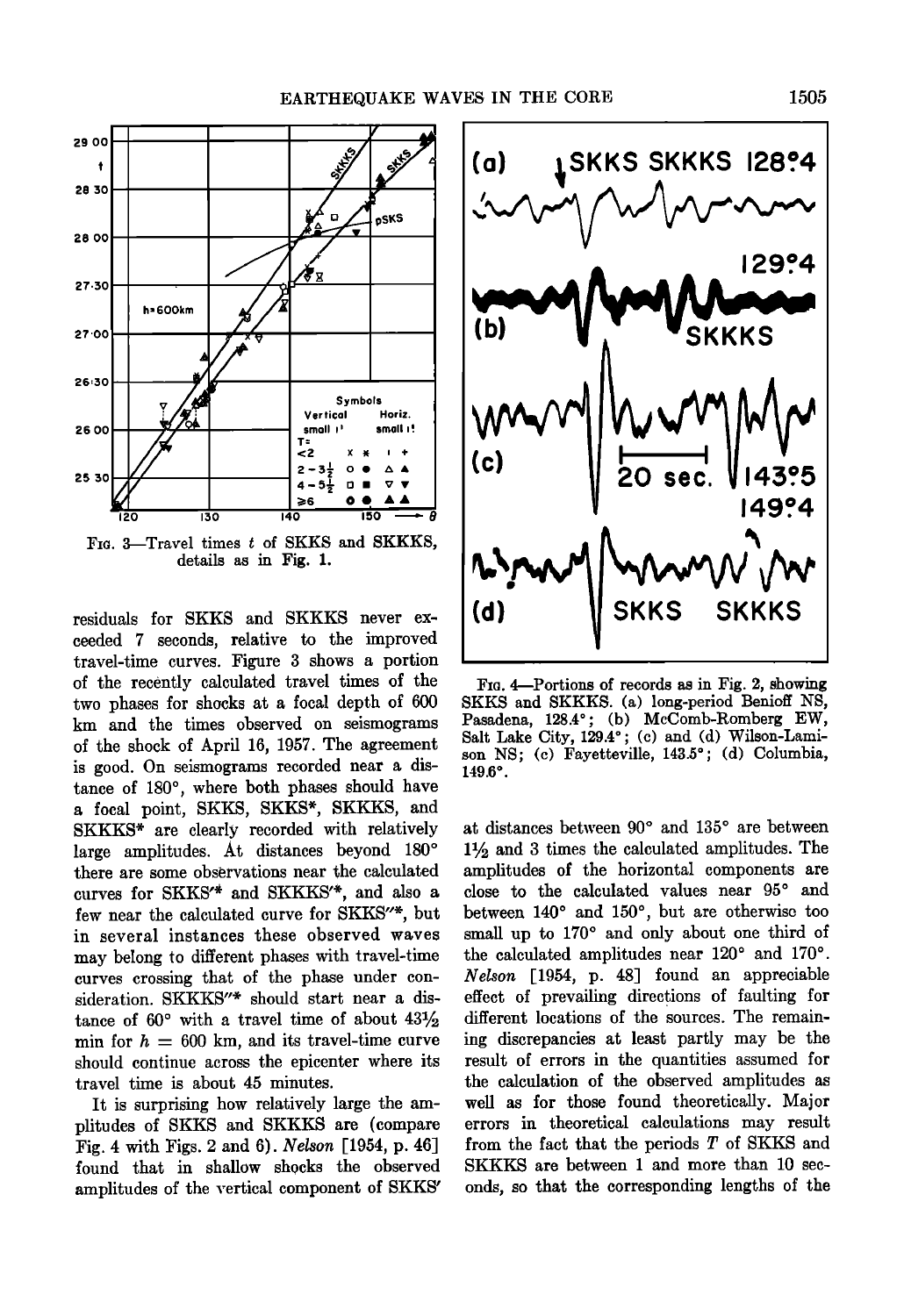**waves which arrive at the surface of the earth are between a few and more than 30 km. The longer wavelengths are of the order of the thickness of the earth's crust. Consequently,**  the angle of incidence  $i_n$  at the surface to be **used for calculations, especially for the ratio of the ground displacement to the incident amplitude, may vary considerably as a function of T. Moreover, the ratio of the observed horizontal component H to that of the vertical component Z depends considerably on the angle of incidence io; in a homogeneous material this**  ratio may vary from about 5 for an angle  $\dot{b}$ near 10<sup>°</sup> (short waves) to 2<sup>1</sup>/<sub>2</sub> for an angle of **17 ø, which has to be assumed for relatively long waves as a first approximation. There are other sources of error in the theoretical calculations.** 

**The fact that SKKS is rather large as compared with PKKP depends partly on the percentage of energy reflected at the core boundary (KK). For PKKP, the ratio of the amplitude of the reflected K wave to that of the incident K wave should rarely if ever be greater than 0.1 [Gutenberg, 1951, p. 387]. On the other hand, in SKKS (and similarly in SKKKS) this ratio is 0.8 or more, if the angle of incidence i** inside the core boundary is between about 35<sup>°</sup> **(critical angle for P waves refracted into the**  mantle) and about 70° [*Dana*, 1944, p. 194]; **these conditions are fulfilled for SKKS at**  epicentral distances up to about 180° and for SKKKS up to about 250° (all observed SKKKS waves and SKKKS\* have distances between about 180° and 110°). Theoretically the factor **F for the decrease in amplitudes at all refractions and reflections at the core boundary is less than about 0.08 for practically all PKKP waves, near 0.5 for SKKS and near 0.4 for**  SKKKS as well as for SKKKS<sup>\*</sup> at distances over 100°, but much smaller for SKKS\*.

**The relatively large amplitudes of SKKS and SKKKS indicate that the attenuation in the outer core is relatively small. Unfortunately,**  the travel-time curve for SKKKS\* intersects **so many travel-time curves of other phases that it is difficult to decide how much these phases contribute to the observed amplitudes**  atttributed to SKKKS<sup>\*</sup>. On the other hand, **the ratio of the amplitudes of SKKKS to those of SKKS or of SKS varies too much for a** 

**reliable calculation to be made of the absorp**tion coefficient in the outer core. However, **most calculated values for the absorption coefficient in the outer core for the shock of April 16, 1957, indicate that its value is smaller than in the mantle. If the absorption coefficients were equal in the mantle and outer core,**  SKKKS\* should be about 0.5 of SKKS at 150°, if both have the same periods.

PKKS, SKKP and related phases-Travel **times of waves belonging to this group have been calculated, but little research has been done to find the relationship of the observed to the calculated times. "There is a long train of these waves with an indefinite beginning, so that the readings scatter very much when plotted, and do not serve to define a travel time curve" [Gutenberg and Richter, 1934, p. 118]. Figure 5, which shows a portion of the travel-time curves of this group but does not contain waves of the type pPKKS, etc., explains the long duration and the complicated appearance of this group (Fig. 6). Moreover, these waves have the same small ratio of the reflected to the incident amplitudes at the core boundary (KK) as PKKP, and the amplitude loss factor F for refractions and reflections at the core boundary is even slightly smaller than that for PKKP.** 

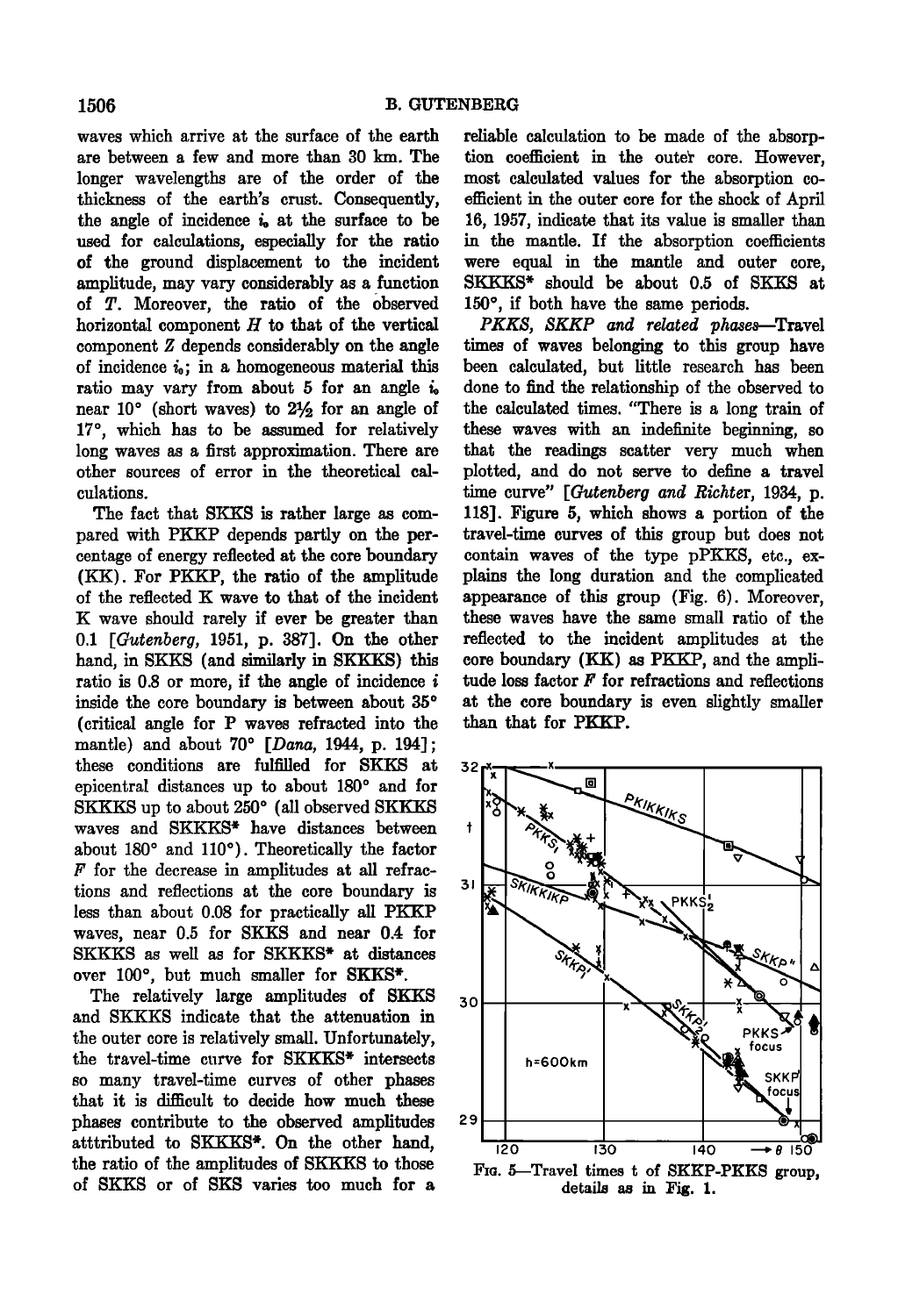

**Fro. 6--Portions of records as in Fig. 2, showing waves in PKKS-SKKP group. (a) and (d) shortperiod Benioff vertical; (b) and (c) Wilson-Lami**son NS; (a) Woody, 127.8°; (b) Columbia, 149.6°; (c) Fayetteville, 143.5°; (d) Dallas, 143.8°.

**A number of travel-time curves of other waves (for example, sPS, SPP, PS, PSKS, SP, SKSP) intersect those of the group, but the relatively small periods of the waves under consideration and the fact that the travel times of the other waves increase with increasing distance, thus contrasting with those of the waves considered here, aids a definite identification of the waves in most instances. For most of the phases of the SKKP-PKKS group there are enough definite observations (Fig. 5) to establish that the observed and the calculated travel times agree within the limits of error and that the same is true for the distances of the focal points. Again, there are no observed waves along the trend of the curves at distances**  over about 2° beyond the calculated focal **points; that is, there is no indication of appreciable diffraction.** 

**The fact that PKKS is frequently clear not only on the horizontal but also on the vertical components, in spite of the relatively steep arrival of the waves at the earth's surface, is explained by the theoretical ratio of the vertical ground motion to the amplitudes of the incident SV waves. This increases rather rapidly with increasing angle of incidence of SV and reaches about 0.7 for SV waves which**  **have an angie of incidence at the surface of**  slightly less than 20° [Gutenberg, 1944, p. 99].

**SKKKP and PKKKS theoretically have a fo**cal point at a distance of about  $290^\circ$   $(70^\circ)$ with a travel time of  $38^{1}/_{4}$  min for shocks orig**inating at the surface. The factor F for the amplitude reduction at the refractions and reflections at the core boundary should be noticeably smaller than 0.01, so that it is unlikely that these phases are observed.** 

 $\mathbf{A} \cdot \mathbf{A} \cdot \mathbf{A} \cdot \mathbf{A} \cdot \mathbf{A} \cdot \mathbf{A} \cdot \mathbf{A} \cdot \mathbf{A} \cdot \mathbf{A} \cdot \mathbf{A} \cdot \mathbf{A} \cdot \mathbf{A} \cdot \mathbf{A} \cdot \mathbf{A} \cdot \mathbf{A} \cdot \mathbf{A} \cdot \mathbf{A} \cdot \mathbf{A} \cdot \mathbf{A} \cdot \mathbf{A} \cdot \mathbf{A} \cdot \mathbf{A} \cdot \mathbf{A} \cdot \mathbf{A} \cdot \mathbf{A} \cdot \mathbf{A} \cdot \mathbf{A} \cdot \mathbf{$ **The wave periods--PKKP "has a short per-"In PKKP, waves with periods of three seconds or more are extremely rare on all records" [Gutenberg, 1951, p. 380]. Usually, PKKP waves are immediately identified on records of short-period instruments on the basis of their short periods (Fig. 2); PKKP' is rarely found on records of long-period instruments. No definite reason for the short periods of PKKP' nor of those of P'P' has been given thus far. On the records of the shock of April 16, 1957, periods of all well-recorded waves which had been reflected at the inside of the core boundary have been measured. In some instances, periods of waves from other phases, superposed on the waves under consideration, may have been measured, so that the 'observed' periods are rather too large than too small.** 

> **It was found that for statistical purposes the periods observed in PKKP' and PKKP" may be combined, though those of PKKP" are on the average slightly longer than those of PKKP'. Similarly, it was found that, within the limits of error, periods of PKKS', PKKS", SKKP', and SKKP" may be combined, and also those of SKKS with those of SKKKS**  and SKKKS<sup>\*</sup>. The respective period frequen**cies are given in the first three columns of Table 1, followed by those found for PP. The following columns are based on results of previous research. Where data from shocks at various focal depths are combined ("all" in Table 1), most refer to shallow shocks, and the number of data from deeper shocks decreases with focal depth [see, for example, Gutenberg, 1958c, Table 3, p. 277]. Usually, in deep shocks the periods are slightly smaller than the corre**sponding periods in shallow shocks.

> **Gutenberg [1958c, p. 275] has concluded that "the smallest periods observed regularly**